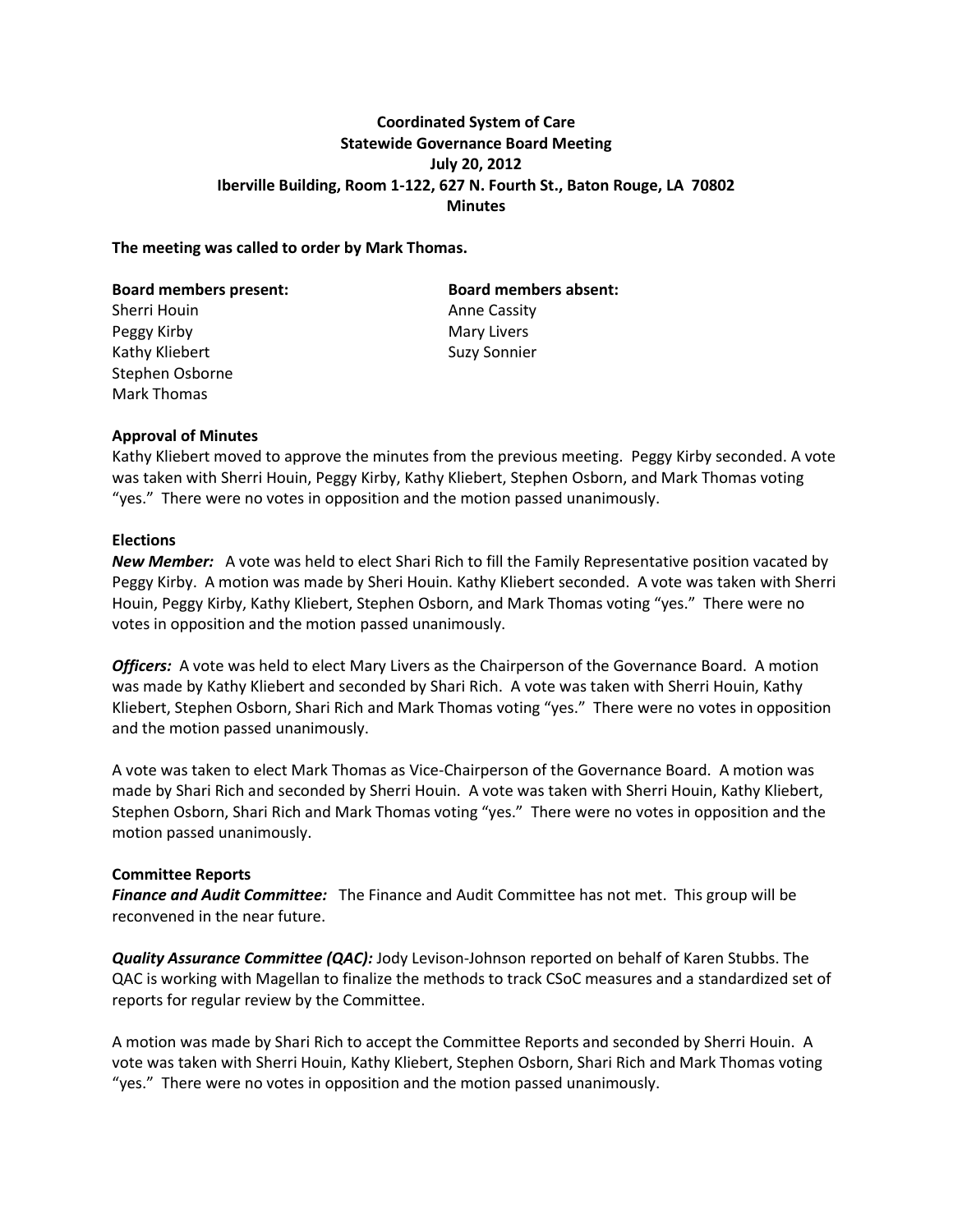2 | Coordinated System of Care Statewide Governance Board Meeting Minutes July 20, 2012

## **Change to Agenda**

Due to schedule conflicts of voting members and the need for a quorum for action items, a motion was made to move the Action Items to precede the New Business. A motion to change the agenda was made by Shari Rich and seconded by Sherri Houin. A vote was taken with Sherri Houin, Kathy Kliebert, Stephen Osborn, Shari Rich and Mark Thomas voting "yes." There were no votes in opposition and the motion passed unanimously.

## **Action Items**

*Bylaws Revision:* Jody Levison-Johnson presented a proposed change to the Bylaws on behalf of Mary Livers. The revision removes the clause that requires the Finance and Audit Committee to be chaired by the Governance Board Chair and replaces it with the DHH Undersecretary as the required Chair. Per the Bylaws, changes must be posted for 30 days prior to a vote. The Governance Board accepted the change and will vote at the next meeting. (The proposed change was posted on the current CSoC website on July 18, 2012.)

*Statewide Coordinating Council (SCC) Conflict of Interest:* Jody Levison-Johnson introduced Sheila Jordan who serves as the Family Lead on the Coordinated System of Care State Team. Sheila reported on the recent convening of the initial SCC meeting and requested a decision from the Board regarding potential Conflicts of Interest. Specifically, members serving on the SCC may develop Conflicts of Interest if their personal circumstances change or in non-implementing regions if they become involved as a Wraparound Agency or Family Support Organization. The recommendation is to allow people to serve on the SCC and if a Conflict of Interest develops, they will resign from the SCC at that time. The Board agreed with this recommendation.

A motion was made to adopt this recommendation by Kathy Kliebert. Sherri Houin seconded. A vote was taken with Sherri Houin, Kathy Kliebert, Stephen Osborn, Shari Rich and Mark Thomas voting "yes." There were no votes in opposition and the motion passed unanimously.

### **New Business**

*CSOC Enrollment:* An update was given by Jody Levison-Johnson. Enrollment as of close of business on July 13, 2012 was as follows: Region 2 (Capital Area), 96; Jefferson Parish, 26; 7 (Alexandria area), 59; 8 (Shreveport area), 147; and 9 (Monroe area), 99 for a total of 427. There was discussion regarding the low enrollment in Jefferson Parish. Kathy Kliebert reflected that while the population is dense in this area, a single parish region may not be the best approach. Recent data from Magellan has indicated that over 100 CSoC eligible youth resided within a 10-mile radius of Jefferson Parish in other parts of Act 1225 Region 1. There was discussion regarding exploring the expansion of this implementing region to include all of the Act 1225 Region 1. All Board Members agreed this seemed like an appropriate course of action.

*Public Comment:* Mary Jacob, the Executive Director from the Family Support Organization (FSO) in Jefferson Parish stated that they are struggling to reach 240 enrollees due to enrollment process issues and geographical issues (residency, i.e. youth moving in and out of Jefferson Parish). Mary stated that from her perspective, if they were allowed to go into other parishes, then they will be able to fill the capacity.

Kathy Kliebert made a motion to allow DHH to obtain information regarding expanding the existing Jefferson Parish region to include all of Act 1225 Region 1 and amend the Waivers as needed with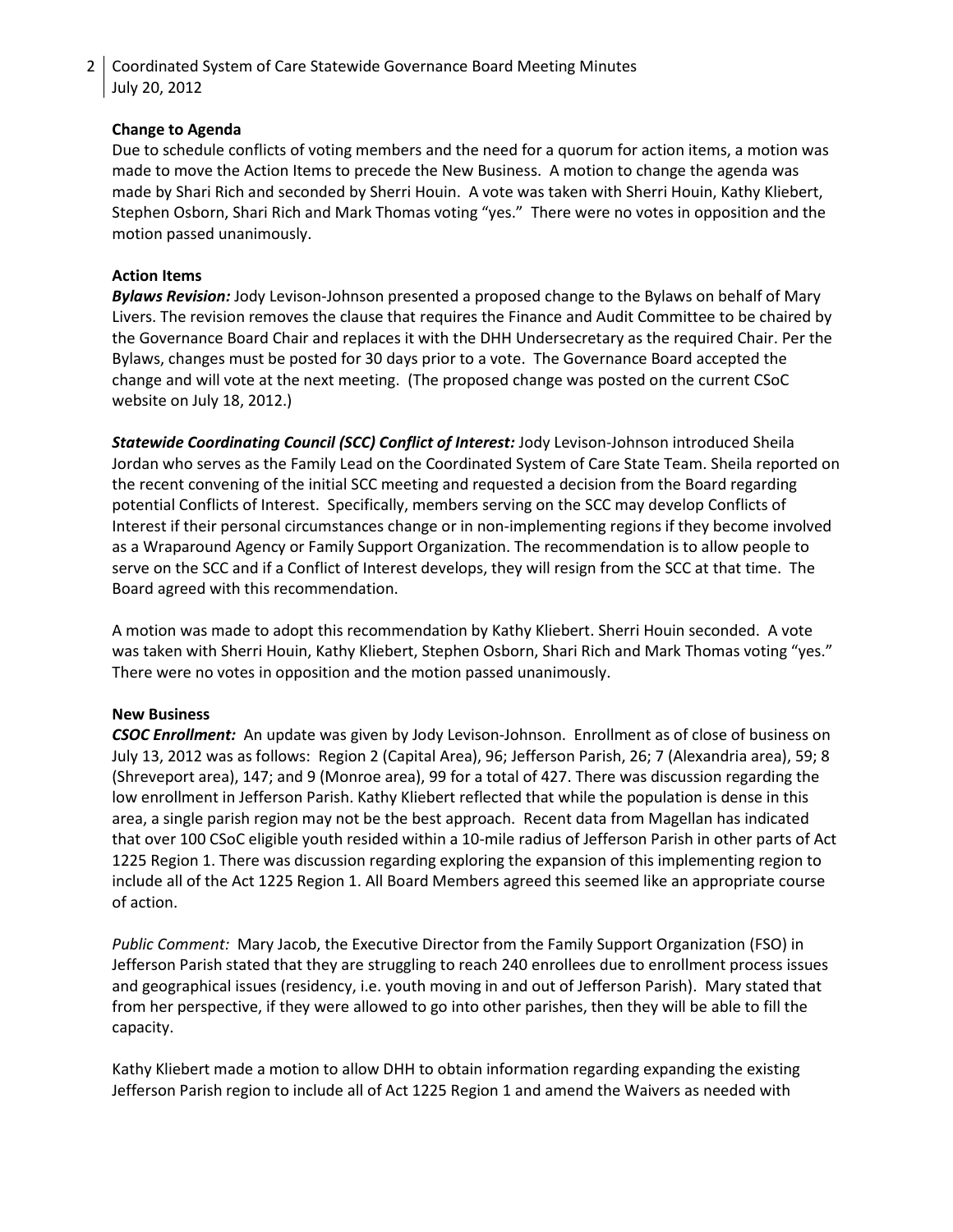# 3 Coordinated System of Care Statewide Governance Board Meeting Minutes July 20, 2012

communication to the Board. Sheri Houin seconded the motion. A vote was taken with Sherri Houin, Kathy Kliebert, Stephen Osborn, Shari Rich and Mark Thomas voting "yes." There were no votes in opposition and the motion passed unanimously.

*FSO Fiscal Models:* Jody Levison-Johnson discussed a letter she received from the FSOs and the meetings she had with three of the five FSOs regarding their concerns with FSO model. The FSOs operate on a fee for service basis vs. an administrative payment (which is how the WAAs are funded). These arrangements require consent by the family/guardian to participate in CSoC and face-to-face encounters to occur for the FSO to bill. The letter from the FSOs suggests several strategies including rate changes or increased payments for uncompensated activity (documentation, training, etc.). The Board posed several questions regarding the current structure.

*Public Comment:* Lynda Gavioli is the Executive Director of the Children's Coalition which serves as the FSO in Region 9 (Northeast Louisiana). She reported considerable fiscal losses as a result of initiating FSO activity. Jamie Tindle is the Executive Director of Families Helping Families of Greater Baton Rouge which serves as the FSO in Region 2 (Capital Area). She expressed concern that under the current model, her organization will not make it. Derek Edens serves as the Director of the FSO for Region 2 and shared concerns regarding referral and enrollment processes as well as the fiscal model including constraints from Medicaid (Centers for Medicare and Medicaid; federal Medicaid authority) which negatively impact the work. Mary Jacobs echoed the other providers' sentiments. She expressed concerns about the volume of referrals. Denna McGrew is the FSO Director for Region 9 expressed concerns regarding the billing process and productivity requirements.

Jody shared that the fiscal and structural models need to be reviewed to ensure they provide for a feasible and sustainable structure over time. This work is underway and updates will be shared with the Board as available.

*State Coordinating Council (SCC) & Local Coordinating Councils:* Sheila Jordan provided an update on the State Coordinating Council meeting that was held on July 13, 2012. It was suggested that teleconferences and videoconferences be used to allow members to be present at meetings. The next meeting is scheduled for September 28, 2012. Sheila will provide dates and times for next meetings.

*SR 119 Response Letter:* Jody Levison-Johnson provided an update. Work is being done to finalize the letter using the format previously approved by the Board. The letter is due on July 30th. The letter will be shared with the Governance Board members.

### **Unfinished Business**

**Phase 2:** At the last CSoC Governance Board meeting, it was requested that a time limited group be formed to discuss plans for Phase 2 implementation. From the discussion held between members of CSoC State Team, representatives from state agencies, and Magellan an agreement was made to approach and elicit feedback via survey from the following: families, state agency representatives, Wraparound Agencies, Family Support Organizations, and Local Education Agencies (LEA). There were 415 responses to the survey of which 10% were families and 74% were from state agencies. Very useful feedback was obtained and summarized. The general consensus is that there is more work to be done to ensure CSoC is fully operational prior to moving into new regions. Jody asked the Board to allow more time to address the current issues prior to moving forward with Phase 2. The Board unanimously agreed.